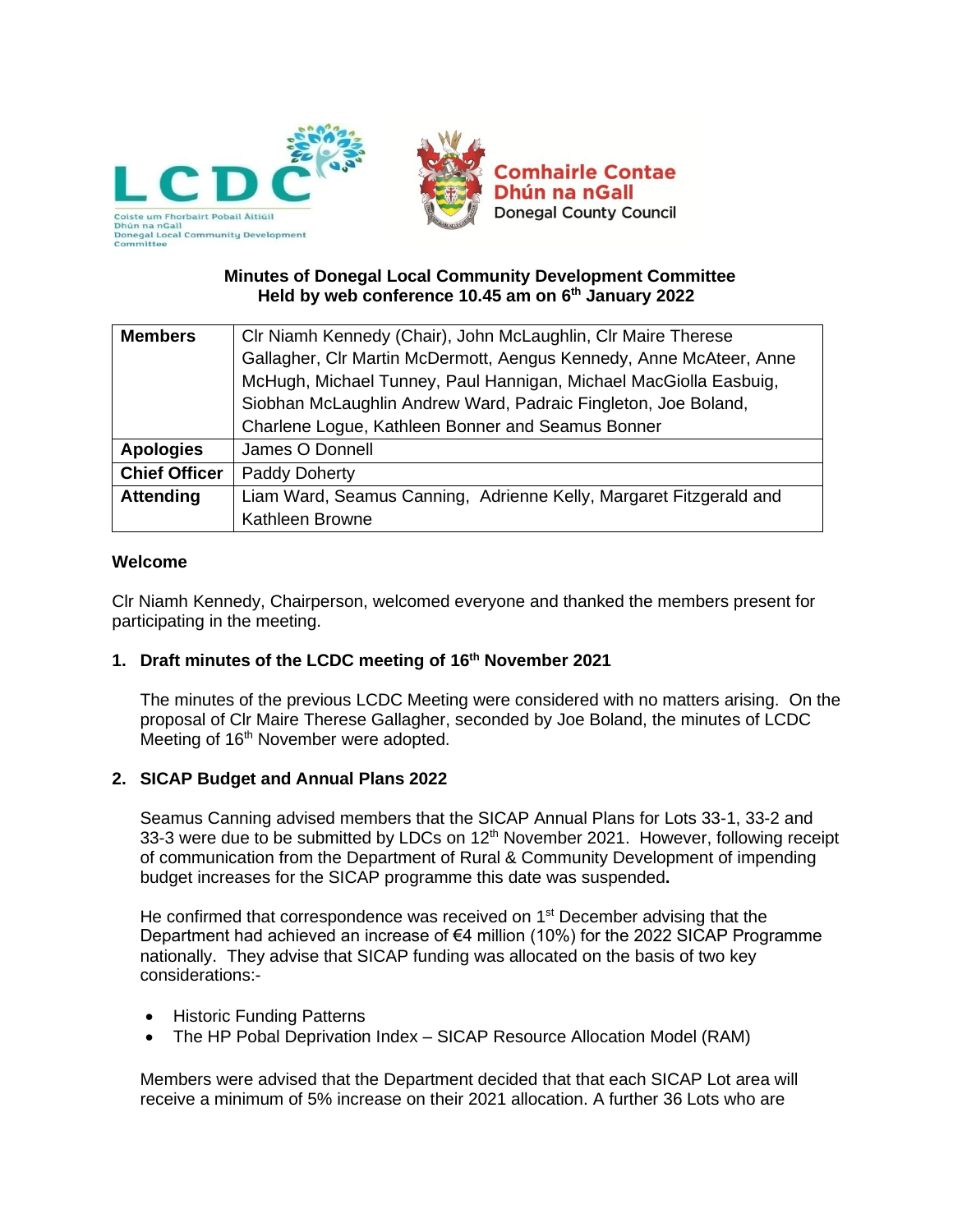proportionally underfunded in respect of the RAM will receive additional funding taken from the remaining 5% whichvwill have the effect of beginning to move Lot areas towards an allocation more reflective of the deprivation levels in their areas. Members noted the SICAP Budget increases for the 3 Donegal Lots for 2022 as follows:-

|          | <b>Budget 2021</b> |                | <b>Budget 2022</b> |                | € Increase  | % Increase |  |
|----------|--------------------|----------------|--------------------|----------------|-------------|------------|--|
| Lot 33-1 |                    | 615,095.00     | €                  | 682,756.00     | € 67,661.00 | 11%        |  |
| Lot 33-2 | €                  | 363,582.00     | €                  | 439,034.00     | € 75,452.00 | 20.75%     |  |
| Lot 33-3 |                    | € 1,090,507.00 |                    | € 1,145,033.00 | € 54,526.00 | 5%         |  |

Seamus confirmed that in light of the budget increases, Pobal have given the LCDCs two options for revised submission dates for SICAP Annual Plans  $-10<sup>th</sup>$  December 2021 or 14<sup>th</sup> January 2022.

Following consultation with the LDCs and in light of the significant budget increases for Lots 33-1 and 33-2, it was proposed to select the later submission date of  $14<sup>th</sup>$  January to allow LDCs to revisit their draft Annual Plans for 2022 and to allocate budget increases. The LCDC will then review the Annual Plans and provide feedback to Pobal will then conduct a high level review and report to the LCDC by  $1<sup>st</sup>$  February with the final approval of the Annual Plans by the LCDC taking place no later than 28<sup>th</sup> February. This will result in the End of Year Review and Annual Plans being approved at the February LCDC Meeting.

As the December LCDC meeting was postponed, on the proposal of Charlene Logue, seconded by Joe Boland, the LCDC retrospectively agreed 14<sup>th</sup> January 2022 as the date for revised deadline for submission of the SICAP Annual Plans for 2022.

### **3. Healthy Ireland Update**

Margaret Fitzgerald, Healthy Donegal Co-Ordinator, made presentation to members which reviewing the progress of the Healthy Ireland Programme nationally to date and updated members on the progress on the Healthy Donegal actions and projects previously approved by members as follows:-

- Foroige Fit Fest (Action 1)
- Early Movers, Healthy Lifestyles Programme (Action 5)
- Woodlands for Wellbeing (Community Mental Health)
- Donegal Dragons (Small Grants Sheme)
- Donegal Joint Policing Committee Cyber Awareness Week
- Mind Your Melon (Community Engagement)
- Tobacco Free Campus

Margaret also updated members on the growth of the Healthy Donegal social media platforms and other initiatives.

Members thanked Margaret for her comprehensive update and congratulated her on all of the work carried out under the Healthy Donegal programme.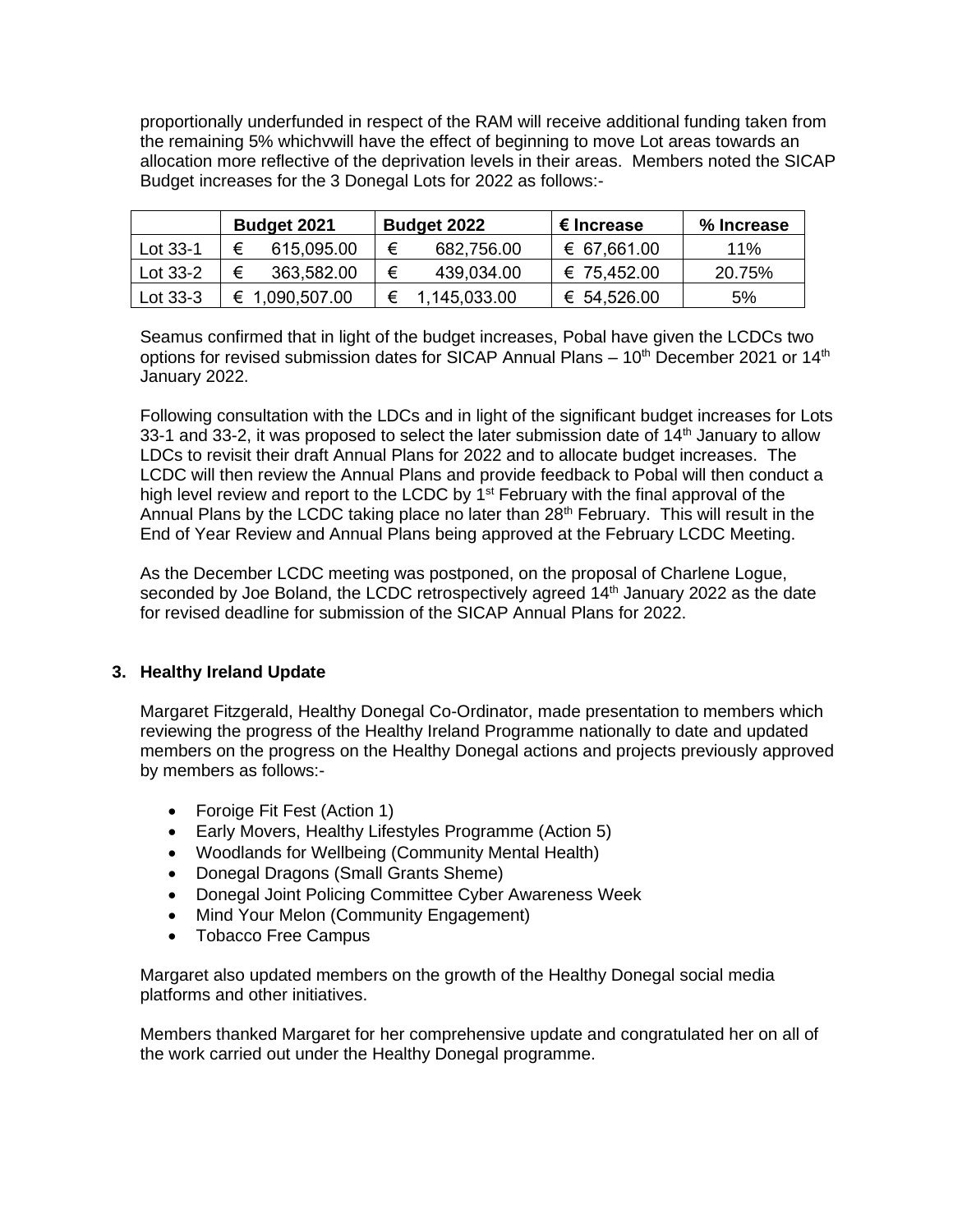Anne McAteer advised that the success of this programme was dependent on partnership and collaboration and thanked Margaret and Donegal County Council for the work being done. Liam Ward acknowledged that this was a new area of work for Donegal County Council and paid tribute to the staff who were taking on this work in a progressive and productive manner.

## **4. Slaintecare Update**

Seamus Canning advised members that the Healthy Communities Initiative was an interagency plan to improve the health and wellbeing of some of the most disadvantaged areas of society. The aim of the Initiative is to identify specific areas in which high risk factors to the health and wellbeing of the population are particularly prevalent due to deprivation, with a view to implementing targeted initiatives to tackle these challenges from within these communities. This will be achieved through partnership with a range of stakeholders and through the provision of dedicated services to build sustainable improvements in the health and wellbeing of those of all ages living in these communities. He confirmed that implementation of the services will follow a set of guiding principles:

- Target areas with greatest level of disadvantage combined with highest proportion of young families and aligned to existing SICAP areas.
- Ensuring interventions are evidence informed and aligned with national and international best practice programmes and government policies.
- Coordinate planning and delivery of the interventions with Local Authorities and local Community Development Organisations.
- Leverage existing cross sector community-based assets (leadership, people, structures, infrastructure) and strengthen cross sectoral partnerships.
- Align to the HSE clinical and operational governance structure and local SICAP areas.

### Sláintecare Community Development Officers

Seamus confirmed that two Sláintecare Healthy Communities Development Officers will be recruited for the duration of the programme, one for each of the areas chosen for the programme. The recruitment process is progressing. The closing date for applications was 29/11/2021. It is expected that the positions will be filled in early 2022.

### **Seed Funding and Promotion**

Members were advised that a once off sum of €150,000 "**the Seed Money**" is being made available to support the delivery of the Programme for the two Donegal areas. The Local Development Officer must engage with the communities within the Programme Area and, where appropriate, engage with local NGO's and other groups who are active within the communities in working to address the wider determinants of health, to identify how the Seed Money may best be used in relation to the delivery of the Programme.

He confirmed that the Seed Money may be used for initiatives, projects or research in the Program Area that the Local Development Officer and the Council identify from the community engagement. Where appropriate, initiatives and projects must include some form of evaluation to measure their effectiveness.

A sum of €10,000 is being made available to promote the programme in the two areas with details of the programmes set out below.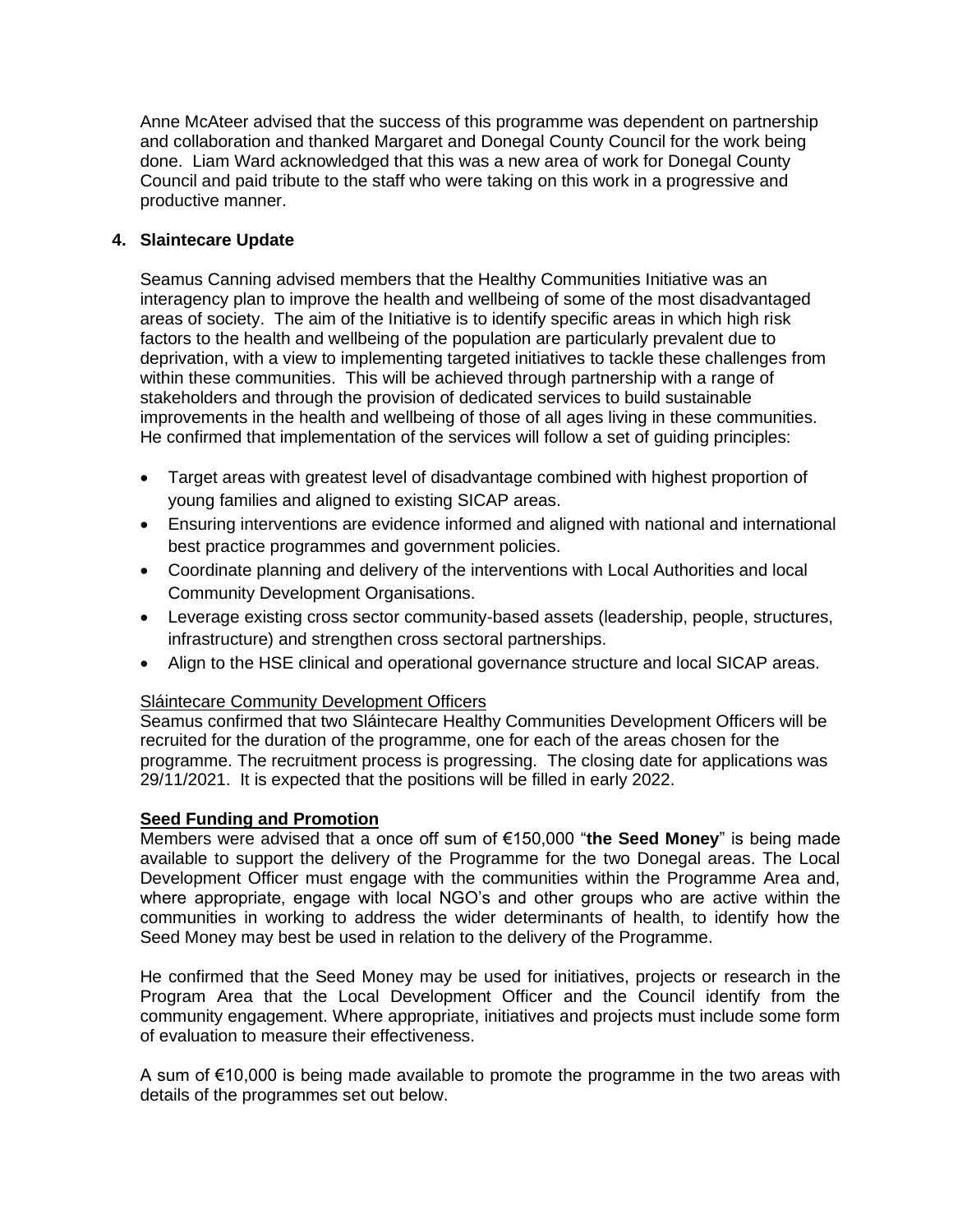## **Donegal LCDC Sláintecare Healthy Communities Programme Enhancement Funding Application – Donegal Gaeltacht**

The focus of the Scheme is to support projects that would positively impact on the health and wellbeing of those who live within the Programme Area

| <b>Programme Area</b>                              | <b>Description of Action</b>                                                                                                                                                                                                                                                                                                                                                                                | <b>Project Lead</b> | Partner                              | <b>Target Group</b>                                                                                                                                                                                                                                                                                                          | <b>Budget</b> | <b>Timeline</b>   |
|----------------------------------------------------|-------------------------------------------------------------------------------------------------------------------------------------------------------------------------------------------------------------------------------------------------------------------------------------------------------------------------------------------------------------------------------------------------------------|---------------------|--------------------------------------|------------------------------------------------------------------------------------------------------------------------------------------------------------------------------------------------------------------------------------------------------------------------------------------------------------------------------|---------------|-------------------|
| SICAP Lot 33-2 area,<br>Gaeltacht.<br>Dungloe ED   | Dungloe Foreshore Playground Project<br>Upgrade of the Dungloe community playground.<br>The playground is situated close to the car park in<br>the town which allows for parents with young<br>children and people with mobility issues to use the<br>local amenities. The upgrade to the facility will<br>enhance the recreational offering in the area.                                                   | Donegal LCDC        | Dungloe<br>Community<br>Network.     | Communities including but not limited to<br>Disadvantaged communities<br>Disadvantaged families, including one parent<br>families<br>Children and young people<br>$\bullet$<br>People with disabilities, including people<br>mental health issues<br>Older people                                                            | €79,442.06    | December<br>2022. |
| SICAP Lot 33-2 area,<br>Gaeltacht<br>Creeslough ED | <b>Muckish Railway Greenway</b><br>Provision of carpark to serve the Muckish<br>Greenway on the former Donegal railway line. The<br>works will provide access to the greenway for<br>more members of the community and allow for<br>use by people with special mobility requirements.<br>The plan will allow for access to 7km of walking<br>and cycling trails.                                            | Donegal LCDC        | Muckish<br>Development<br>Group      | Communities including but not limited to<br>Disadvantaged communities<br>$\bullet$<br>Disadvantaged families, including one parent<br>families<br>Children and young people<br>$\bullet$<br>People with disabilities, including people<br>mental health issues<br>Older people                                               | €73,638.23    | December<br>2022. |
| SICAP Lot 33-2 area,<br>Gaeltacht<br>Rosguill ED   | <b>Rosguill Walking &amp; Cycling Trail</b><br>Construction of section of cycleway and walkway<br>on the Rosguill peninsula. The project will benefit<br>locals and tourists alike allowing safe access to<br>local amenities and will provide an off road link<br>between local villages.<br>The project has been developed in conjunction<br>with several local development agencies and<br>associations. | Donegal LCDC        | Local<br>Development<br>Associations | Communities including but not limited to<br>Disadvantaged communities<br>Disadvantaged families, including one parent<br>families<br>Children and young people<br>People with disabilities, including people<br>mental health issues<br>Older people<br>Disadvantaged men and women<br>People with chronic health conditions | €95,834.29    | December<br>2022. |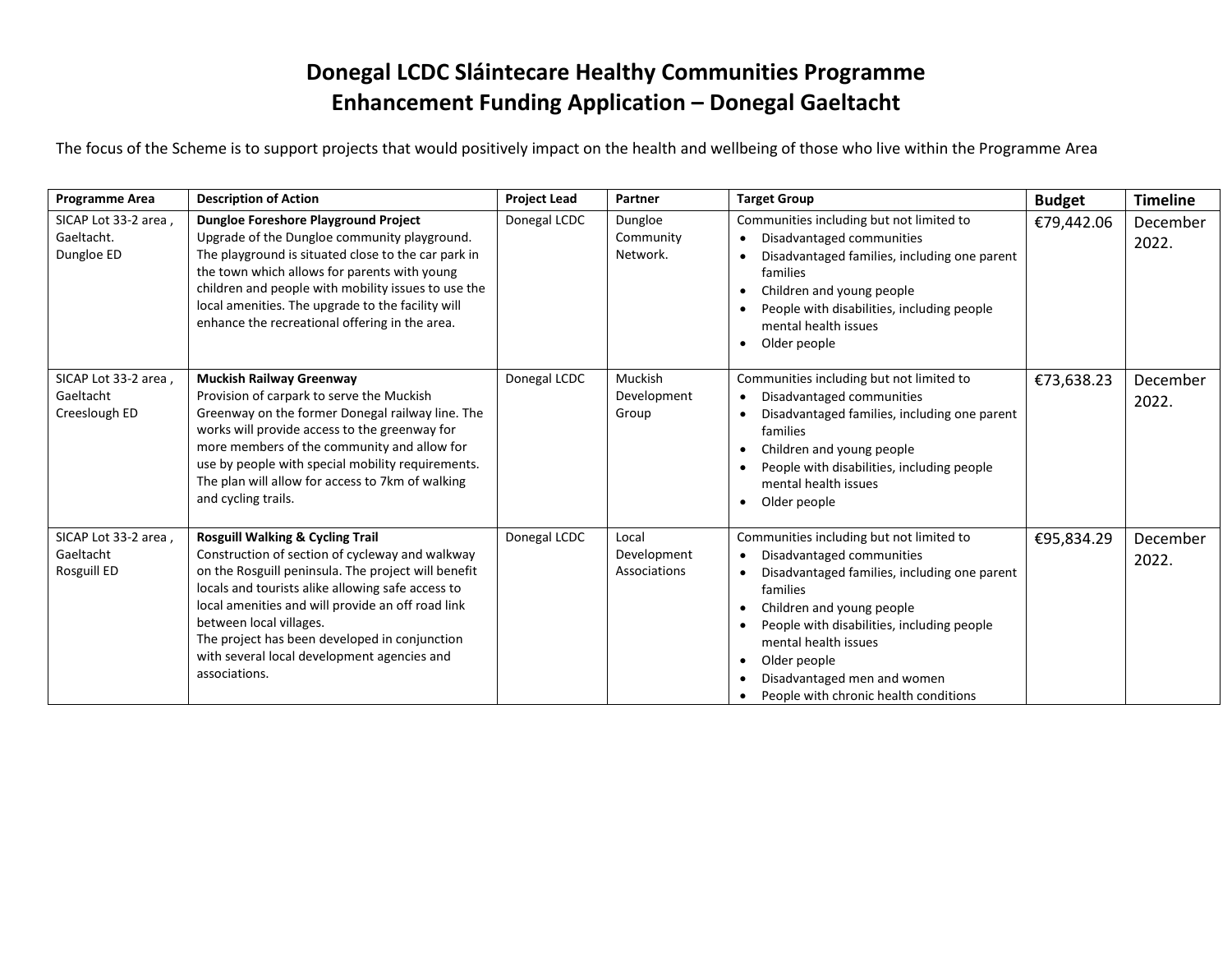# **Donegal LCDC Sláintecare Healthy Communities Programme Enhancement Funding Application Inishowen**

The focus of the Scheme is to support projects that would positively impact on the health and wellbeing of those who live within the Programme Area

| Programme Area                                                    | Description of Action                                                                                                                                                                                                                                                                                                                                                                                                                                                                                                                                                                                                                                                                          | Project Lead | Partner                                                                                                                | <b>Target Group</b>                                                                                                                                                                                                                                                                                                                                                                        | <b>Budget</b> | Timeline          |
|-------------------------------------------------------------------|------------------------------------------------------------------------------------------------------------------------------------------------------------------------------------------------------------------------------------------------------------------------------------------------------------------------------------------------------------------------------------------------------------------------------------------------------------------------------------------------------------------------------------------------------------------------------------------------------------------------------------------------------------------------------------------------|--------------|------------------------------------------------------------------------------------------------------------------------|--------------------------------------------------------------------------------------------------------------------------------------------------------------------------------------------------------------------------------------------------------------------------------------------------------------------------------------------------------------------------------------------|---------------|-------------------|
| SICAP Lot 33-1 area,<br>Inishowen.<br>Miantiaghs &<br>Desertegney | <b>Tip O Neill Walking Trail</b><br>Extension and resurfacing of the Tip O Neill Hiking<br>Trail in Buncrana environs.<br>The proposal includes the procurement of a special<br>lightweight wheelchair so that the trail can be<br>enjoyed by people with mobility issues. The<br>wheelchair will be located at the Sliabh Sneacht<br>Centre in Drumfries. The Sliabh Sneacht Centre is a<br>community facility which serves as base for people<br>using the walking and hiking routes in the area.<br>The project is being developed in conjunction with<br>a local community groups, the Crannagh Ramblers,<br>Northwest Community Development Association<br>and the SLiabh Sneacht Centre. | Donegal LCDC | The Crannagh<br>Ramblers,<br>Northwest<br>Community<br>Development<br>Association and<br>the Sliabh<br>Sneacht Centre. | Communities including but not limited to<br>Disadvantaged communities<br>Disadvantaged families, including one parent<br>$\bullet$<br>families<br>Children and young people<br>$\bullet$<br>People with disabilities, including people<br>mental health issues<br>• Older people                                                                                                           | €44,667.93    | December<br>2022. |
| SICAP Lot 33-1 area,<br>Inishowen.<br>Moville.                    | <b>Moville Playpark</b><br>Upgrade and improvement of Playpark on Moville<br>Shoregreen. The shoregreen area of Moville is a<br>very popular recreational space for locals and<br>visitors and is the starting point for the 5km costal<br>walk which extends along the shore to<br>Greencastle.                                                                                                                                                                                                                                                                                                                                                                                               | Donegal LCDC | Moville Tidy<br><b>Towns Committee</b>                                                                                 | Communities including but not limited to<br>Disadvantaged communities<br>$\bullet$<br>Disadvantaged families, including one parent<br>families<br>Children and young people<br>$\bullet$<br>People with disabilities, including people<br>mental health issues<br>Older people<br>$\bullet$                                                                                                | €81,027.08    | December<br>2022. |
| SICAP Lot 33-1 area,<br>Inishowen.<br>Carndonagh                  | <b>Barrack Hill Town Park</b><br>Re-imagining of Barrack Hill Town Park.<br>Upgrade of existing facility to include equipment<br>for children with mobility issues, development of<br>5k park walk/run/cycle lane, development of a<br>Multi Use Games Area or Synthetic Turf Pitch and<br>installation of an accessible Covered Outdoor<br>Space to inspire and enable people of all ages to be<br>physically active and to provide an invaluable<br>community asset and innovative approach that<br>advocates to remove barriers to participation and<br>is proportionate and appropriate to user needs.                                                                                     | Donegal LCDC | <b>Barrack Hill Town</b><br>Park Steering<br>Committee                                                                 | Communities including but not limited to<br>Disadvantaged communities<br>Disadvantaged families, including one parent<br>٠<br>families<br>Children and young people<br>$\bullet$<br>People with disabilities, including people<br>$\bullet$<br>mental health issues<br>Older people<br>$\bullet$<br>Disadvantaged men and women<br>$\bullet$<br>People with chronic health conditions<br>٠ | €124,204.19   | December<br>2022. |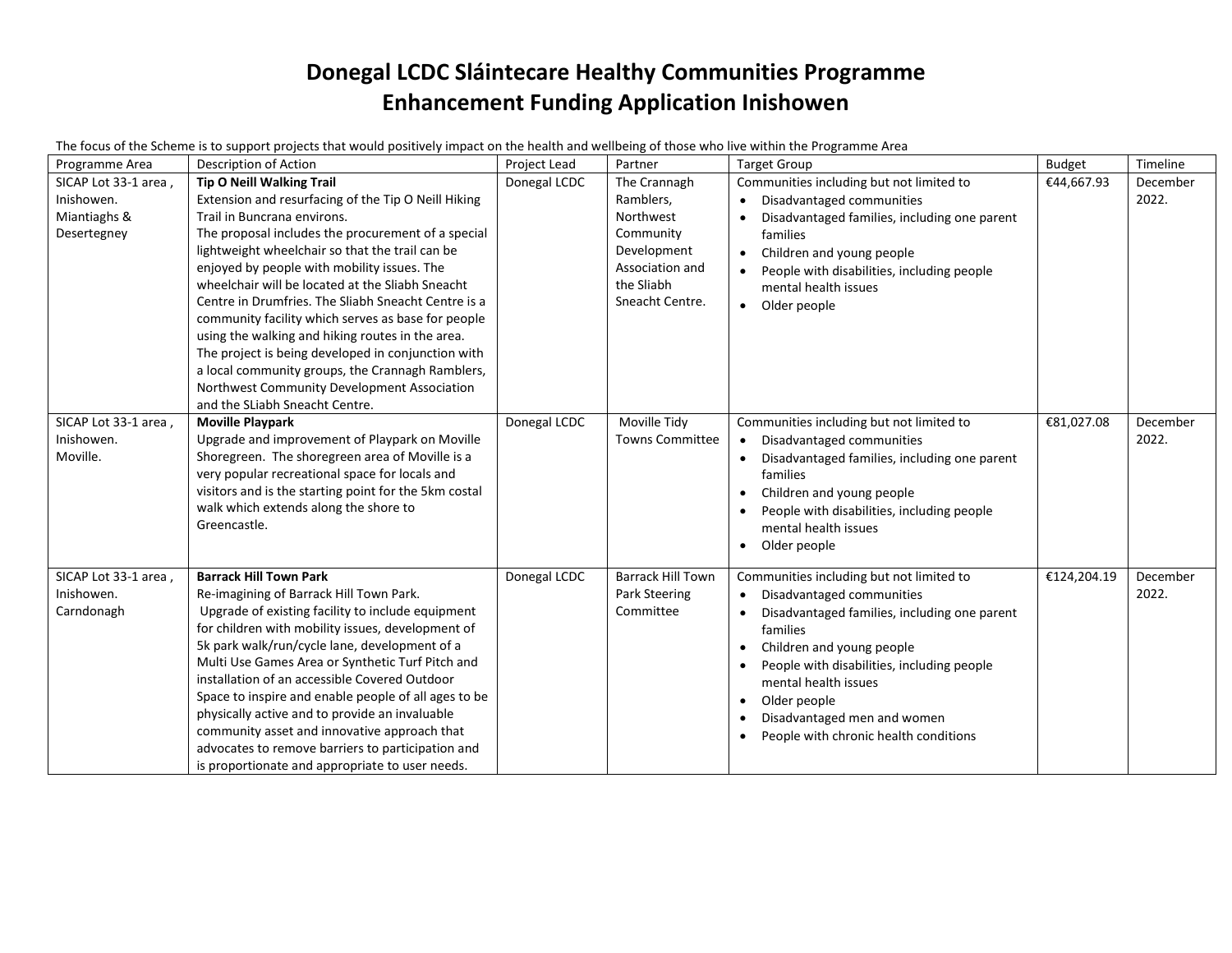### **5. Social Enterprise Grants Scheme**

Seamus Canning advised members that the Social Enterprise Capital Grant Scheme provided small grants designed to assist with the cost of capital projects such as refurbishments, repairs or the purchase of new equipment.

He confirmed that Donegal Local Community Development Committee were administering the scheme on behalf of the Department and had been granted a fund of €46,272.04 for this Scheme.

At the meeting on 19<sup>th</sup> October, the LCDC approved the recommendation of the ranking of Social Enterprise Grant Applications and Grant Award Recommendation which was submitted to the Department of Rural and Community Affairs for approval.

The Department were due to issue final decision on grant awards to LCDC's by  $12<sup>th</sup>$ November. However due to operational difficulties in the Department notification of the awards was not received until 6<sup>th</sup> December.

| follows:- |  |
|-----------|--|
|           |  |
|           |  |

Members were advised that the Awards approved by the Department for Donegal were as

| <b>No</b>      | Ref No.          | <b>Applicant Organisation / Group</b>                                          | <b>Award</b><br><b>Amount</b> |
|----------------|------------------|--------------------------------------------------------------------------------|-------------------------------|
|                | <b>SEC21/D/1</b> | <b>Liquid Therapy</b>                                                          | €5,272.00                     |
| 2              | <b>SEC21/G/8</b> | Donegal Famine Heritage Centre LTD (Operating as<br>the Workhouse, Dunfanaghy) | €5,250.00                     |
| 3              | <b>SEC21/D/7</b> | Pobail Páirtíocht Iar Dheisceart Dhún na nGall CTR                             | €4,000.00                     |
| $\overline{4}$ | <b>SEC21/G/2</b> | Playmatters (Donegal Playmatters CLG)                                          | €4,000.00                     |
| 5              | <b>SEC21/I/3</b> | Carrowmenagh Community Centre Ltd                                              | €4,330.00                     |
| 6              | <b>SEC21/L/3</b> | <b>Churchill Community Childcare CLG</b>                                       | €9,250.00                     |
| $\overline{7}$ | <b>SEC21/S/6</b> | Ballybofey and Stranorlar Integrated Community<br>Company CLG (BASICC)         | €5,250.00                     |
| 8              | <b>SEC21/I/5</b> | Colgan Community & Resource Centre Ltd                                         | €4,920.00                     |
| 9              | <b>SEC21/S/8</b> | <b>Butt Drama Circle CLG</b>                                                   | €4,000.00                     |
| 10             | <b>SEC21/G/5</b> | Lárionad Acmhainní Nádúrtha Cuideachta faoi<br>Theorainn Ráthaíochta (LAN CTR) | €4,562.00                     |

Members noted that Department have awarded a grant in the sum of  $\epsilon$ 4,562 to LAN CTR which is in addition to the original funding of €46,272.04 allocated.

Seamus confirmed that tue to the late notification of grant awards applicants will be given additional time to drawdown the grant. The original drawdown date was  $8<sup>th</sup>$  April 2022 and this has been extended to  $17<sup>th</sup>$  June 2022.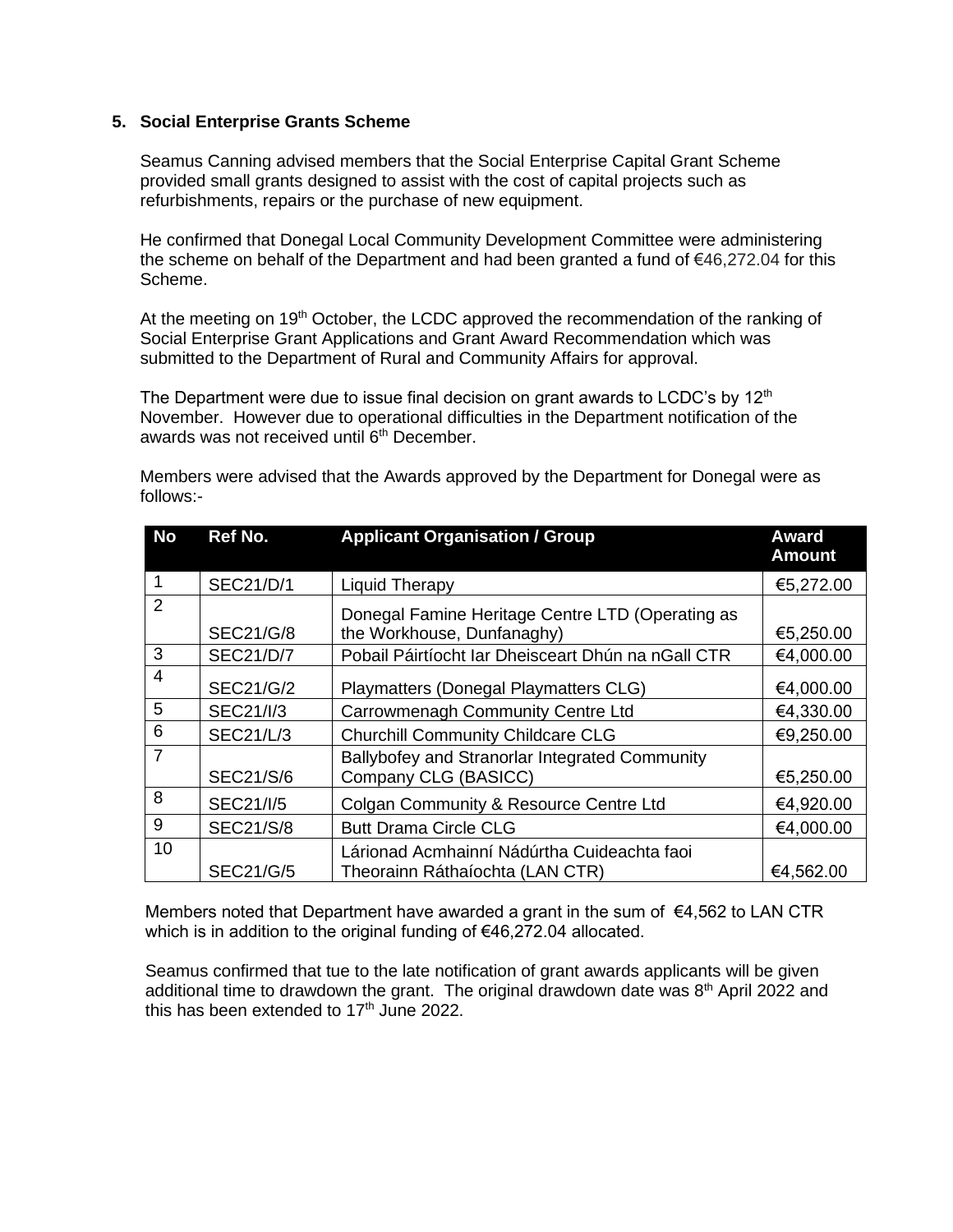### **6. Letterkenny Town Social Enterprise Capital Grant Scheme**

Paddy Doherty advised members that it was necessary to defer this item until the February meeting following receipt of notification from the Funders of the Scheme which must be discussed by the members of Letterkenny/Milford at their next Municipal District Meeting.

Charlene Logue sought clarification as to whether the funders would permit the reopening of the application process for the scheme and Liam Ward confirmed that this would not be possible.

Members raised a number of queries on the matter and Liam Ward assured members that a full update on the matter would be brought to members as soon as possible.

### **7. Community Activity Fund**

Seamus Canning advised members that the Department of Rural and Community Affairs have launched the Community Activities Fund for Community Groups with a national allocation of €9 million.

The Community Activities Fund will support groups, particularly in disadvantaged areas as follows:

- With their non-pay running costs such as utility bills (electricity costs, refuse charges, heating charges) or other non-pay operating costs for e.g. rental/lease costs, insurance bills.
- Groups will also be able to use the funding to carry out necessary repairs and improvements to their facilities, purchase equipment for e.g. such as tables and chairs, tools and signage, laptops and printers, lawnmowers, canopies and training equipment etc.

Donegal Local Community Development Committee were a fund of €318,923 or this programme. This total amount comprises:

- €194,897 Current funding (Non-Pay) for use towards running/operating costs
- €124,026 Capital funding for use towards carrying out necessary repairs and improvements to facilities, energy efficiency type projects, purchase of equipment etc.

Seamus confirmed that further details of the scheme had now been received from the Department as follows:-

- The LCDC are the decision makers on the successful applications for funding.
- 30% of the funding should be directed towards small scale capital costs and grants towards re-opening costs of €1,500 or less.
- The closing date for receipt of applications must be set at no later than  $28<sup>th</sup>$  February 2022 and all monies must be expended by 22nd August 2022.
- Operating/Running Costs from 1st July 2021 to 30th June 2022 are eligible for funding under this scheme.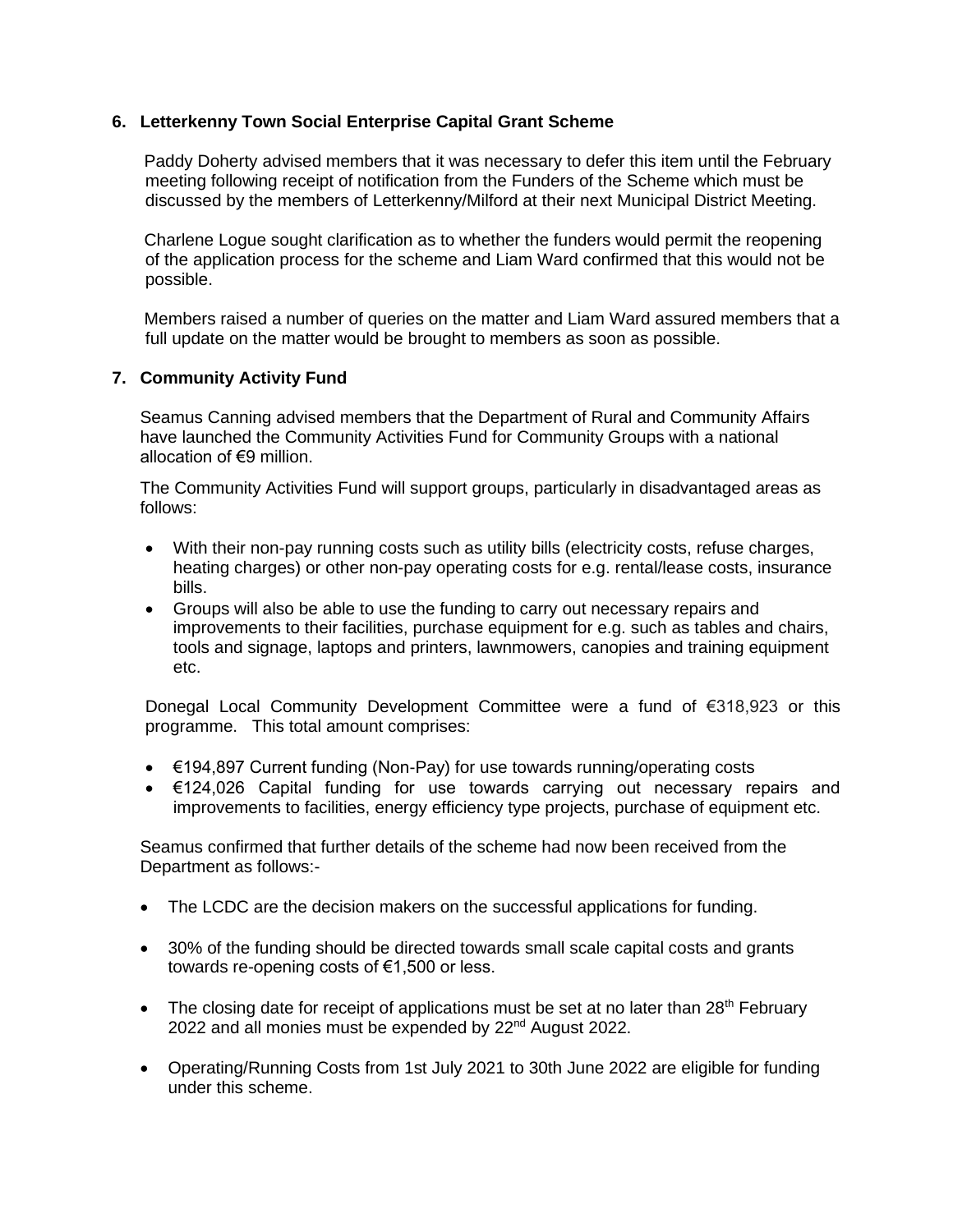Members were advised that for Revenue purposes Donegal County Council require groups to supply a Tax Registration/ PPS Number before they can receive payment where this is not stated in Regulations issued by the Department it is necessary to amend them to adhere to Donegal County Council's financial requirements.

On the proposal of Clr Maire Therese Gallagher, seconded by Clr Niamh Kennedy members agreed that the LCDC amend the guidelines where necessary to adhere to the payment guidelines set down by Donegal County Council and that only groups based in Co Donegal are eligible to apply for funding from the Community Activities Fund.

Members considered the Department's notification that the Closing date for Community Activities Fund can be set by the LCDC with a date no later than  $28<sup>th</sup>$  February 2022.

On the proposal of Clr Maire Therese Gallagher, seconded by Clr Niamh Kennedy members agreed that the LCDC agree to set the deadline for receipt of applications to the Community Activities Fund for 3pm, on Thursday, 24<sup>th</sup> February 2022.

Members were informed that the Department recommend that 30% of the monies allocated for award as funding be reserved for small scale grants. They also recommend the following breakdown of award:

- $€194,897$  Current funding (Non-Pay) for use towards running/operating costs (61%)
- €124,026 Capital funding for use towards carrying out necessary repairs and improvements to facilities, energy efficiency type projects, purchase of equipment etc. (39%)

They were informed that for previous similar funding streams available funds were divided equally between each MD. This would result in  $\epsilon$ 63,784.60 being available for each MD.

Two different levels of grant to be available for award –

- Small Grants in the sum of €500-€1,500
- Large grants in the sum of  $€5,000$  to  $€10,000$

Michael Tunney raised the issue of increasing insurance costs and suggested that grant awards should focus almost entirely on Revenue Costs. Seamus Canning reminded members that the Department had recommended that 39% of the funding be awarded as Capital Grants. Following a discussion on the matter, members agreed that a letter outlining the concerns of the LCDC regarding insurance costs issue to the Department of the Taoiseach.

Clr Niamh Kennedy requested that when applications were being evaluated priority be given to groups who had not previously received funding.

On the proposal of Clr Maire Therese Gallagher, seconded by Clr Niamh Kennedy, members agreed that the LCDC agree that monies be divided between equally between each of the 5 MDs with €38,980 per MD ring fenced for award as small grants for operating/running costs of between €500 and €1,500 with the balance of €24,804.60 being awarded as large Capital grants ranging from €5,000 to €10,000 and to restrict the small grant applications to